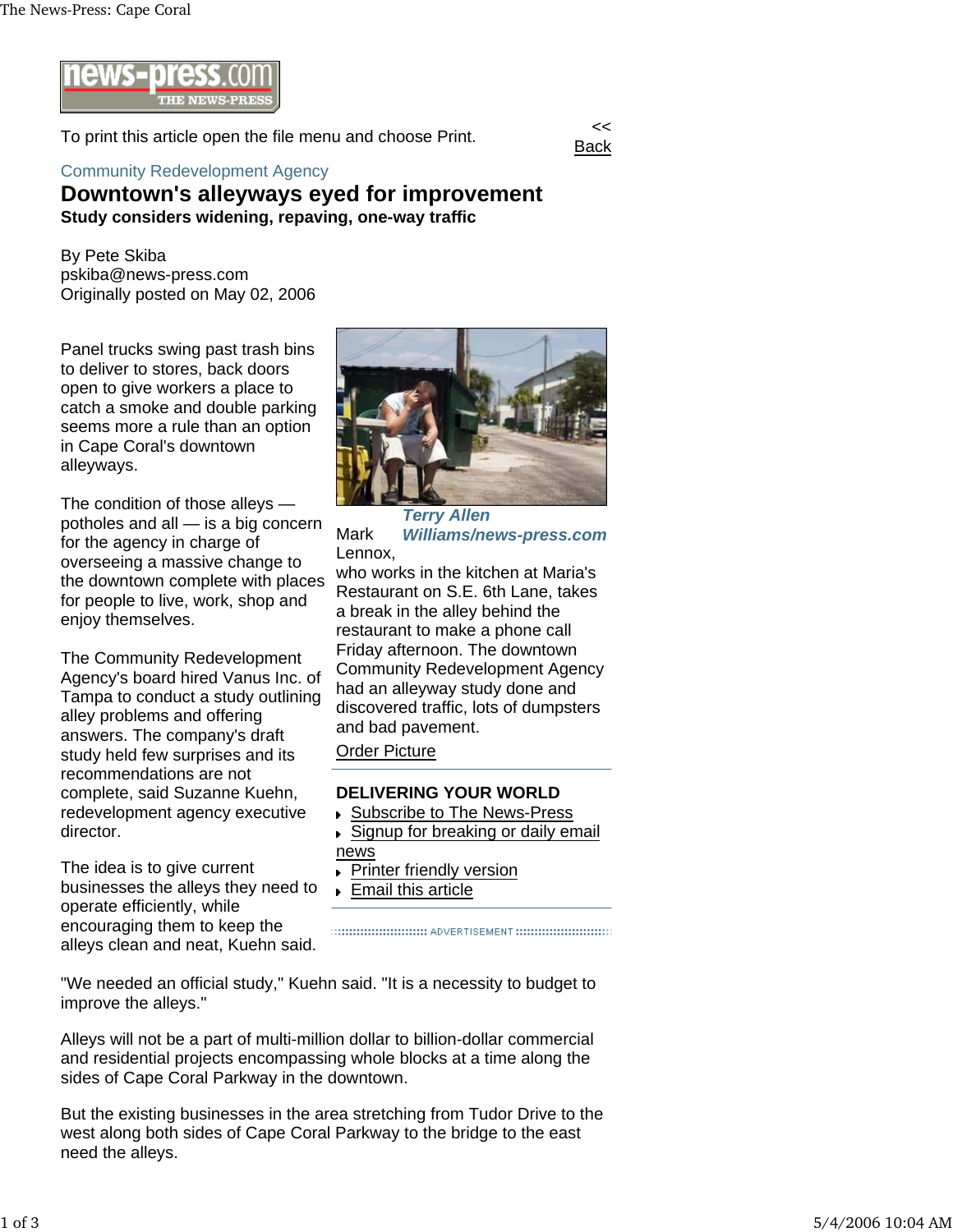The redevelopment area also extends north on Del Prado Boulevard to Southeast 44th Street.

"The problem with the alleys is that many existing businesses depend on them for deliveries and employee parking," said John Jacobsen, redevelopment agency alley committee member. "The alleys can't just be vacated and shut down. The study didn't tell us anything we didn't know, but it is good to have people with expertise second our common sense."

The alleys studied were too narrow, didn't have room at their entrances or exits for trucks to make easy turns, and for the most part were full of holes, cracks and exposed trash bins.

The alleys also had no signs restricting speed, no stop signs at their intersections and because of road deterioration had storm water runoff problems. The storm water would either sit in potholes or otherwise not make it to drains in the middle of the block.

The study made three major recommendations:

• Widen alleys to 20 feet to provide two-way traffic and relocate utilities underground. This option would cause the alleys to lose some parking and reduce the space between the alleys and the buildings.

• Maintain existing alley widths and repave them. Make the alleys one way.

• Maintain the existing alley sizes but repave them.

## **The study area**

The three alleys used in the \$13,784 study served restaurants, offices, a hairdresser, two churches and a nautical antique store. The scope of the study was limited to three alleys to keep costs reasonable, Kuehn said.

Estimates of the costs to fix the three selected alleys were \$225,846 for the two-way options to \$169,384 for the one-way option.

The three alleys were selected for study as typical of the 64 alleys that thread through the redevelopment area's 442 acres, which have delivery traffic and dumpster pickup, said Susan C. Joel, a transportation director at Vanus Inc.

Two of the alleys, both 265 feet long, run north and south through a downtown block bounded on the north by Southeast 46th Lane and on the south by Southeast 47th Street.

A 1,115-foot-long alley divides the block from Southeast 15th Avenue on the east to Vincennes Boulevard on the west.

The alleys were too narrow at an average 15 feet wide. The area needed to turn into alleys is also too narrow, the study stated. There were no crashes reported in the three alleys from January 2003 to December 2004.

"The city should fine all the building owners for letting the alleys go," said William Soich, owner of SeaQuest Nautical Gallery on Southeast 46th